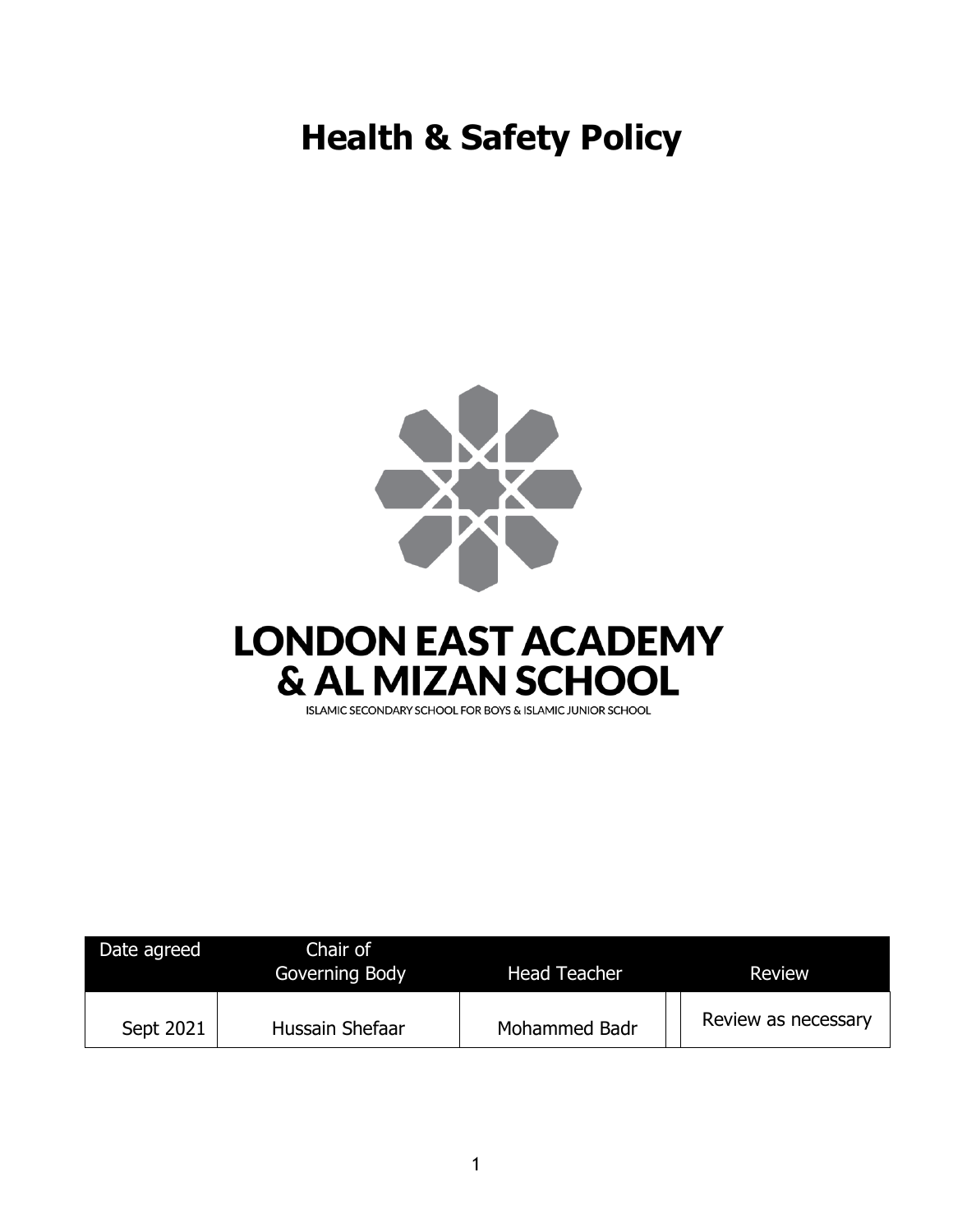# **GENERAL HEALTH AND SAFETY POLICY**

| Contents |  |  |
|----------|--|--|
|          |  |  |

| F. Occupational health services and managing work related stress 11 |
|---------------------------------------------------------------------|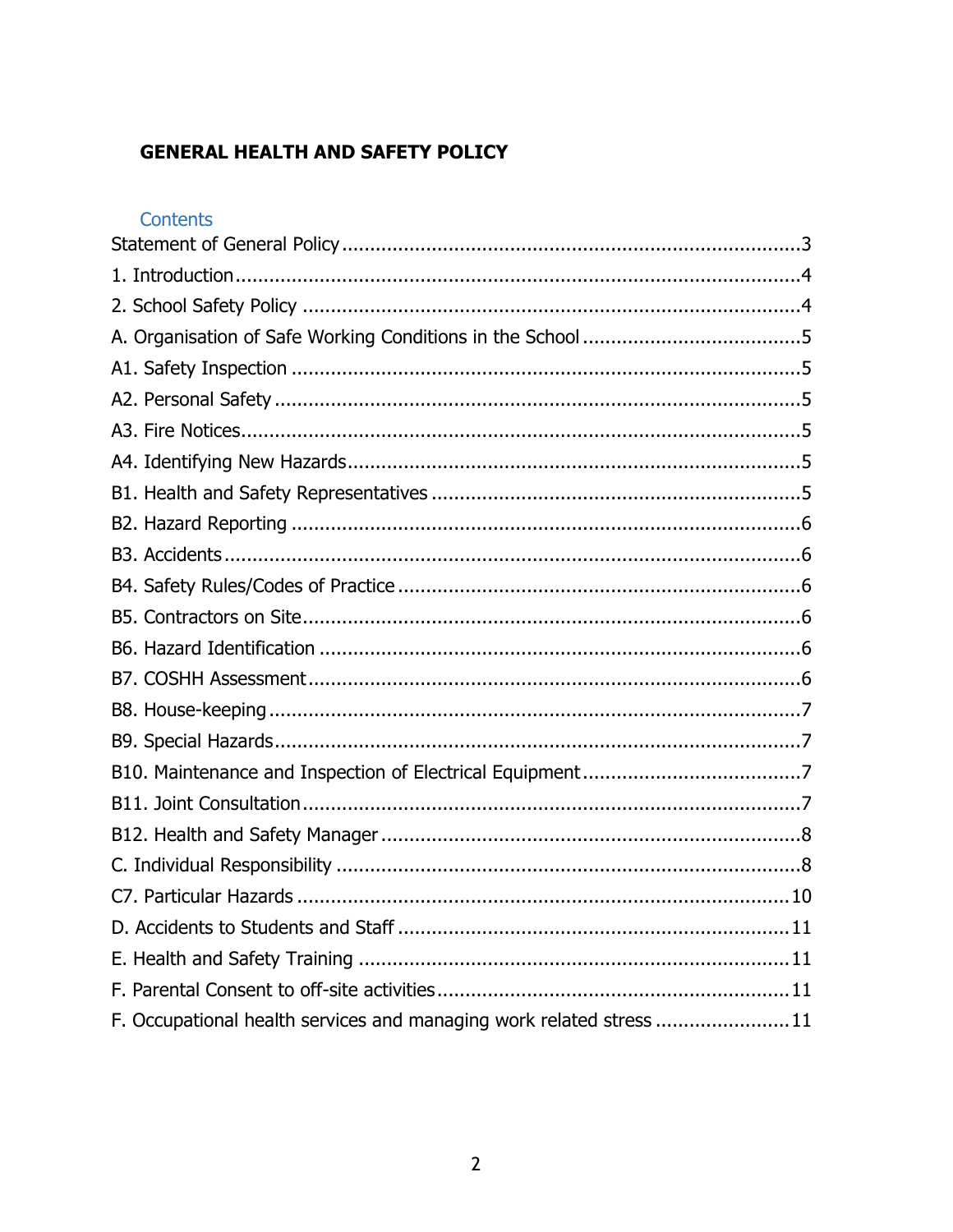#### <span id="page-2-0"></span>**Statement of General Policy**

- 1. It is the policy of the School, recognising its statutory duty, to conduct its business without, as far as is reasonably practicable, harming its staff, students and visitors or the environment. The School aims to discharge that duty to the best of its ability within the resources available, having due regard to its other statutory obligations.
- 2. The Officer who will have overall responsibility for the discharge of that duty will be the Headteacher. He will be assisted, within their respective spheres of responsibility, by the other members of the East London Mosque Trust. It is, however, a fundamental aspect of the school policy that health and safety responsibilities devolve on all employees.
- 3. In discharging its duty, the school will take all steps which are reasonably practicable to meet its health, safety and welfare responsibilities; in particular it will pay attention to the provision and maintenance of:
- (a) safe plant, equipment and systems of work.
- (b) safe arrangements for the use, handling, storage and transportation of articles and substances.
- (c) sufficient information, instruction, training and supervision as are necessary to ensure the health and safety at work of all employees.
- (d) the need to assess the risks that its activities present, to avoid or eliminate them, and if that is not possible to minimise and control them with the provision of the necessary resources.
- (e) any place of work under the employers control in a condition that is safe and without risk to health including means of access and egress.
- (f) adequate health and welfare facilities.
- 4. Subject to any Regulations that may be made by the Secretary of State and to consideration of any Codes of Practice approved and issued by the Health and Safety Commission, the School will consult with its employees with a view to making and maintaining arrangements which will enable the School and its employees to co-operate effectively in preparing and developing measures to ensure the health and safety at work of the employees and in checking the effectiveness of such measures.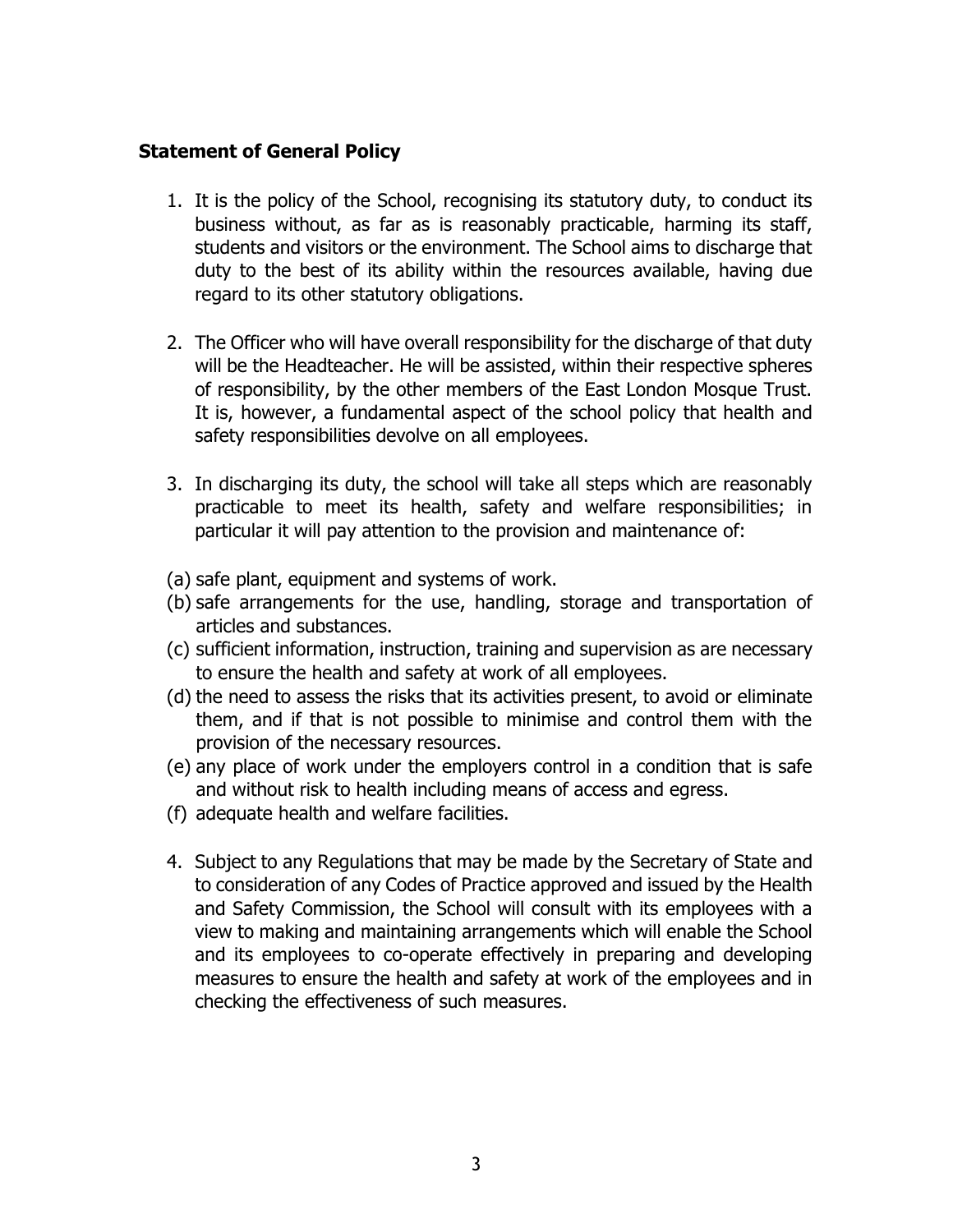- 5. In addition to the individual's common law duty of care, the School reminds its employees of their own statutory duties and responsibilities under Sections 7 and 8 of the Health and Safety at Work Act 1974; these are:
- a) to take reasonable care for their own health and safety and that of other persons.
- b) to co-operate with the School so far as is reasonably practicable to enable it to carry out its own responsibilities successfully.
- c) not to interfere with or misuse equipment, materials or facilities provided in the interest of health, safety or welfare in pursuance of any legal obligations.
- 6. The nature of the School business involves a wide range of activities conducted from premises which are widespread. Specific health and safety responsibilities and arrangements for implementing the general health and safety policy will be clearly defined by individual Departments.
- 7. The Statement of General Policy will be reviewed by the Health and Safety Committee (HSC) at regular intervals. All departmental health and safety policy documents will be subject to regular review by Heads of Departments. Any amendments will be brought to the notice of staff and students/parents concerned.

#### <span id="page-3-0"></span>**1. Introduction**

This document is intended to help all those who will be concerned in maintaining a high profile in respect of health and safety. It clearly defines individual responsibilities; gives detailed action to take in the case of emergencies and highlights areas which are particularly hazardous. Some sections will not be applicable to all staff.

## <span id="page-3-1"></span>**2. School Safety Policy**

It is essential that everyone in the School is aware of, and becomes familiar with, procedures for dealing with matters concerning health and safety, such as emergencies and the treatment of injured persons.

This document will not itself produce a safe working environment. This will be achieved by the full co-operation of staff and students.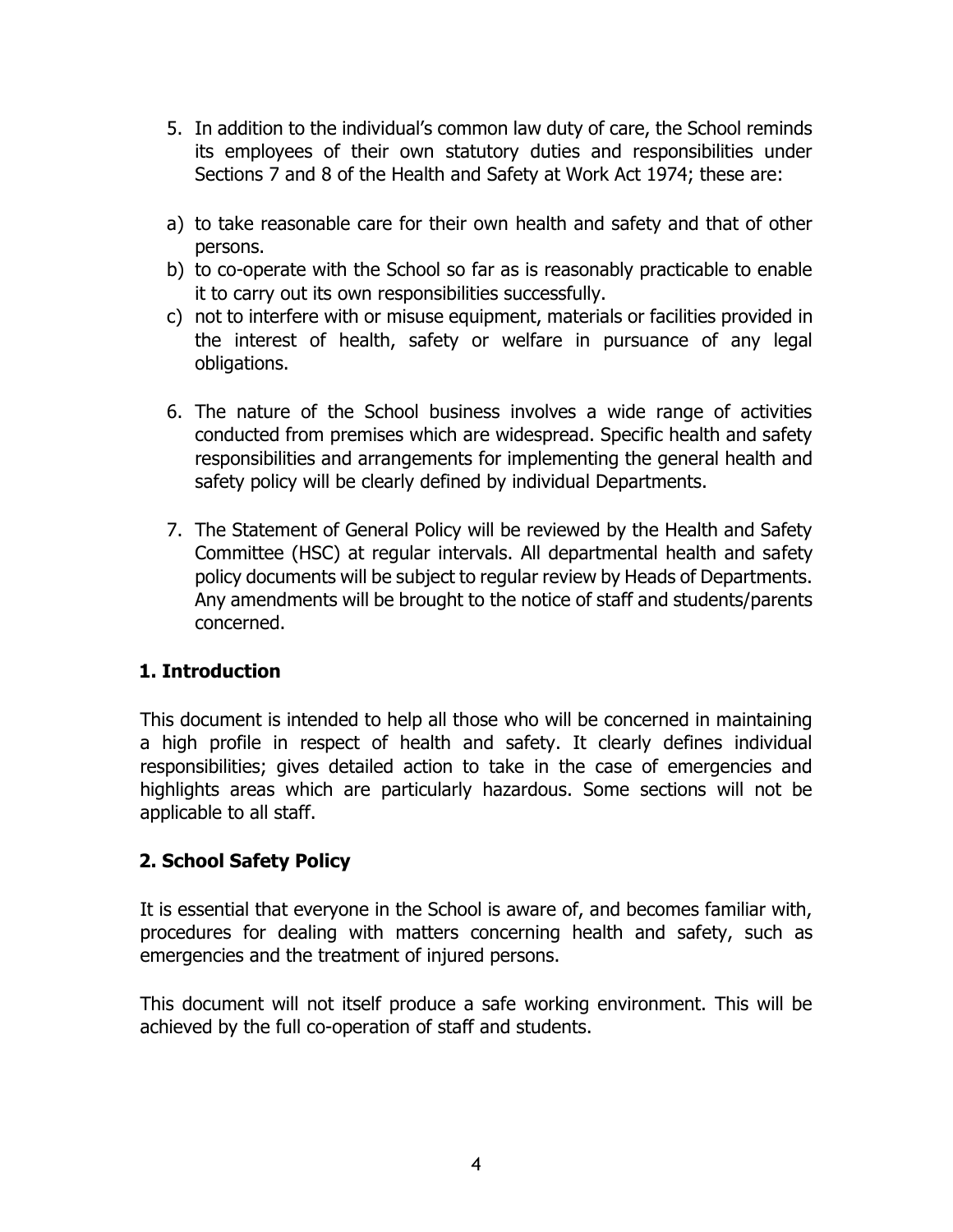# <span id="page-4-0"></span>**A. Organisation of Safe Working Conditions in the School**

The responsibilities are delegated regarding the School to the Headteacher. The Headteacher accepts these responsibilities and insists that the following matters are dealt with on a continuing basis:

#### <span id="page-4-1"></span>**A1. Safety Inspection**

Action to ensure a safe and healthy working environment. This will be achieved by inspections of the working environment carried out regularly by members of the HSC and other trained staff. A record of each inspection will be kept and remedial action taken.

#### <span id="page-4-2"></span>**A2. Personal Safety**

The wearing of Personal Protective Clothing is mandatory for all staff, students and visitors where the risk assessment has advised this to be the course of action to reduce risk of harm. Clear guidelines will be given by staff to students at the beginning of their course. A Personal Protective Clothing Register will be maintained by the Office Manager.

#### <span id="page-4-3"></span>**A3. Fire Notices**

(See Fire Safety policy)

#### <span id="page-4-4"></span>**A4. Identifying New Hazards**

Any new product or equipment will be risk assessed by suitable staff before the item is used in the school premises.

## **B. Safety Reporting**

#### <span id="page-4-5"></span>**B1. Health and Safety Representatives**

The HSC will be made up of the following members: headteacher, school administration staff, teaching staff, building manager and other premises staff (as advised by the facilities manager). The functions of the HSC will include:

- a) Carry-out regular health and safety inspection
- b) Looking at any complaints by any employee he/she represents relating to that employee's health, safety or welfare at work.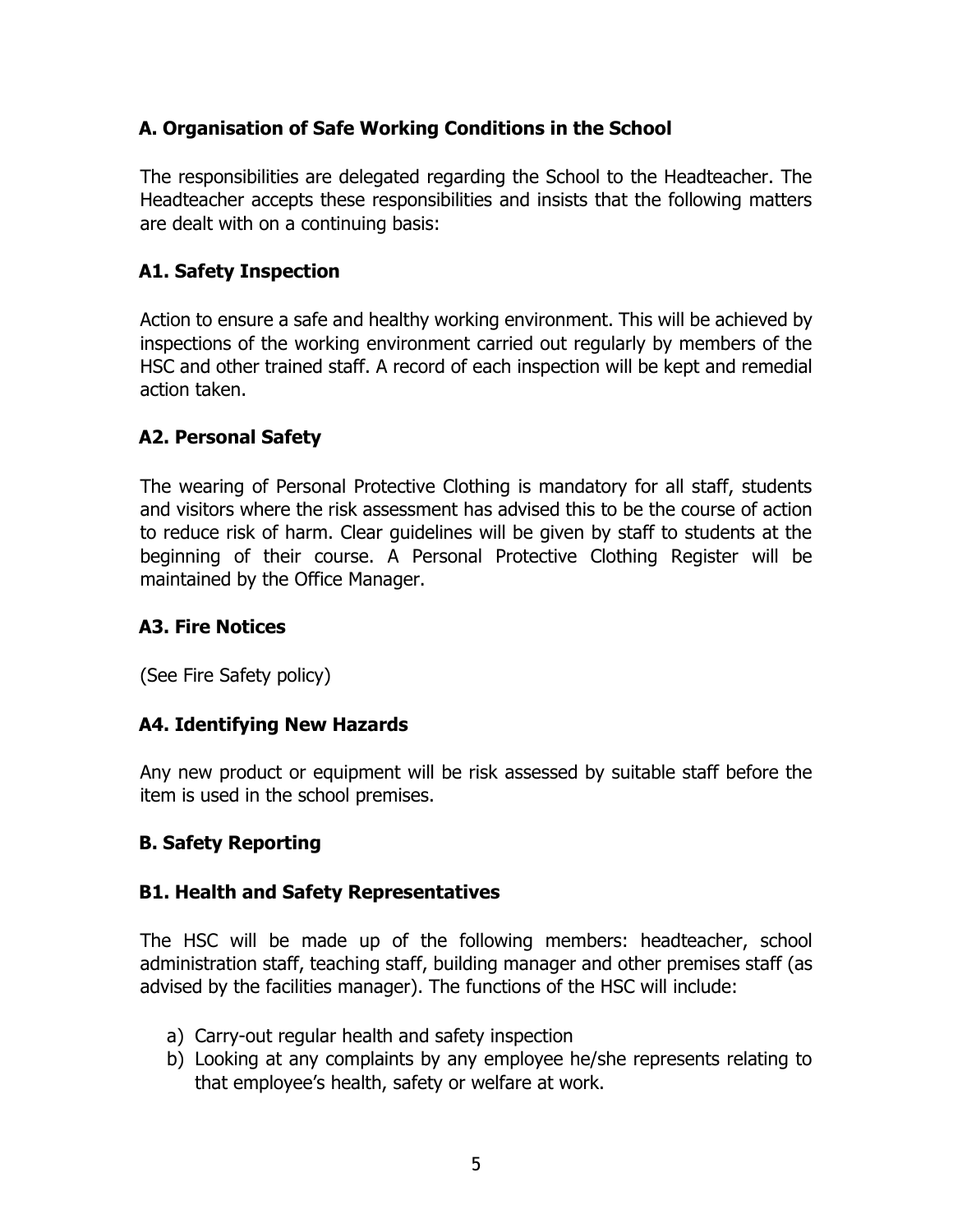- c) To promote health and safety in the workplace.
- d) To attend meetings of the Health & Safety Committee and contribute towards producing written reports for the committee as requested.

#### <span id="page-5-0"></span>**B2. Hazard Reporting**

It is the responsibility of all staff to inform members of the HSC or school office of any concerns related to health and safety in the school as soon as possible.

#### <span id="page-5-1"></span>**B3. Accidents**

It is the policy of the School to take all reasonably practicable steps to avoid accidents occurring. In the event of an accident, the first concern will be the care of the person or persons who have suffered injury. The accident will be reported to the persons detailed on the incident report form. The reporter shall ensure that adequate arrangements are made for the care of any injured persons. It will be policy to investigate all accidents, including those not involving injury, and arrangements for the investigation will be made by members of the HSC.

#### <span id="page-5-2"></span>**B4. Safety Rules/Codes of Practice**

Certain safety rules are essential to ensure the health and safety of the employees who work in the areas to which they relate. This applies particularly to any laboratories, workshops, kitchens and fire precautions. Such rules as are considered necessary will be drawn up in consultation with representatives of the employees and will be attached to this document as Codes of Practice.

#### <span id="page-5-3"></span>**B5. Contractors on Site**

Separate procedures are laid down for contractors and visitors to the site and can be seen in the Health and Safety Policy of the East London Mosque Trust.

#### <span id="page-5-4"></span>**B6. Hazard Identification**

All activities, processes, substances and work places must be risk assessed under the direction of the HSC identified within this policy.

#### <span id="page-5-5"></span>**B7. COSHH Assessment**

Control of Substances Hazardous to Health (COSHH) assessment will be undertaken on a regular basis in line with HSE requirements. The central COSHH Assessment register will be held by the HSC.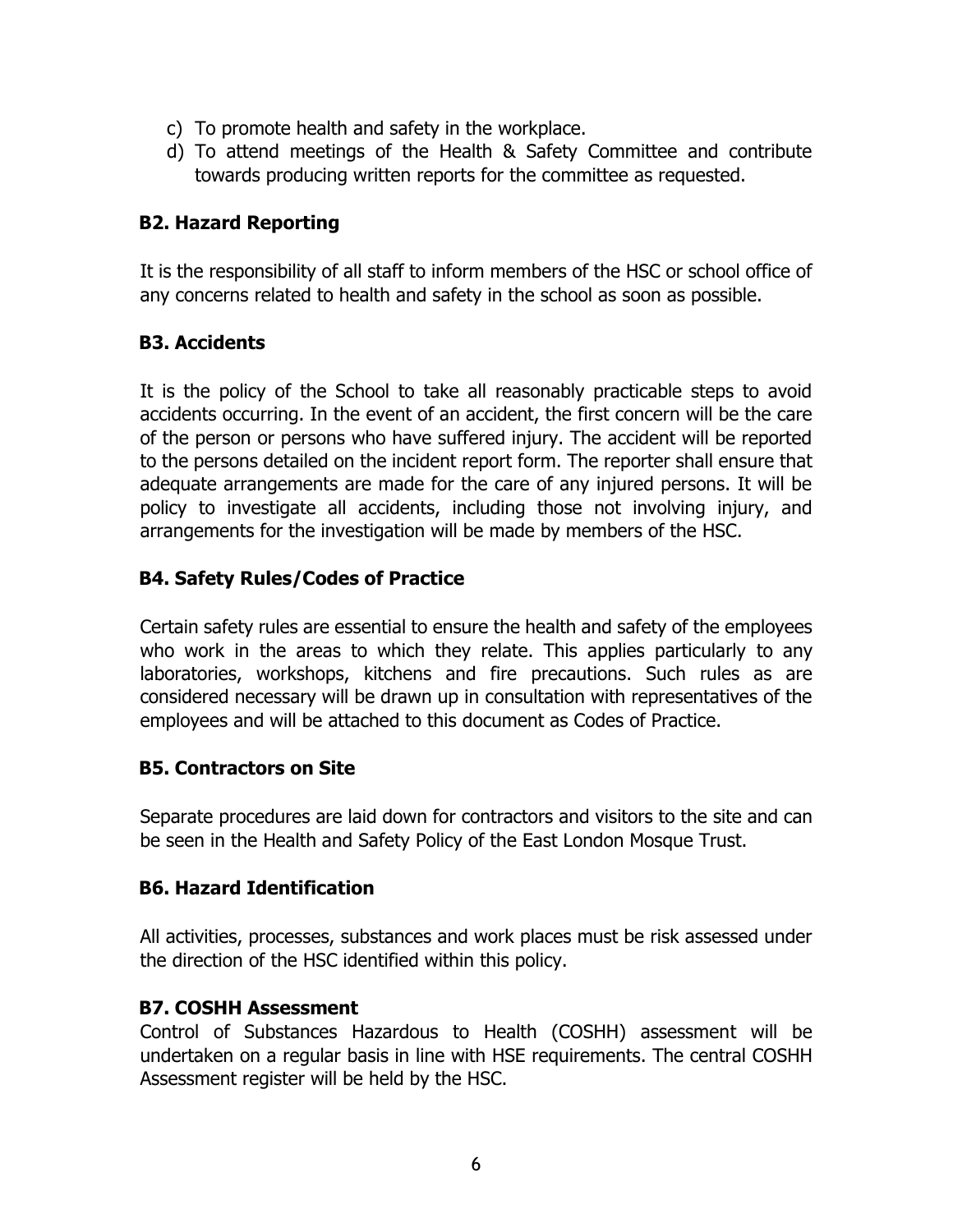#### <span id="page-6-0"></span>**B8. House-keeping**

The School attaches importance to the need for good house-keeping practices. It is policy to ensure that floors are kept free of anything that may cause slipping or tripping and that no waste materials which could cause injury if trodden on are allowed to remain where they fall. Items stored on shelves will be stored in such a way as to ensure that they do not cause injury to anyone working in the vicinity or to anyone passing by. Rubbish will not be allowed to accumulate in any working area and passageways will be kept clear at all times.

## <span id="page-6-1"></span>**B9. Special Hazards**

Portable electric mains operated equipment will be used only where this does not entail trailing power Leads across walkways. Inflammable liquids will not be permitted in any room in the School in quantities that are in excess of that required to meet immediate needs and no radiant heat source will be used in any circumstances in which such use could incur a risk of fire or explosion.

#### <span id="page-6-2"></span>**B10. Maintenance and Inspection of Electrical Equipment**

It will be the policy of the School to ensure that all equipment and machinery used by the School is maintained in accordance with the instructions issued by the manufacturer. Where manufacturers' instructions are not available, the HSC will seek advice to obtain such advice as may be needed for preparing those instructions. No maintenance will be carried out on any equipment or machinery while it is in use and it will be the responsibility of the operator to ensure that all power operated equipment is isolated from the source of power before maintenance work begins and that power is not restored until after the person who carries out the maintenance gives formal notification that the maintenance work has been completed. Appropriate records will be kept by HSC. Portable Appliance Testing (PAT) will be carried-out on an annual basis. All staff will be instructed to bring-in any appliances used on the school premises during the day of the testing. All records will be kept by the HSC.

#### <span id="page-6-3"></span>**B11. Joint Consultation**

It is School Policy to ensure that there is full consultation with representatives of the employees on all matters concerning health and safety at work. The Headteacher will establish a Health & Safety Committee to facilitate joint consultation with representatives of the recognised Trade Unions if requested to do so. It is School Policy to encourage every employee to seek to identify hazards within the work situation and to bring any hazards that are identified to the notice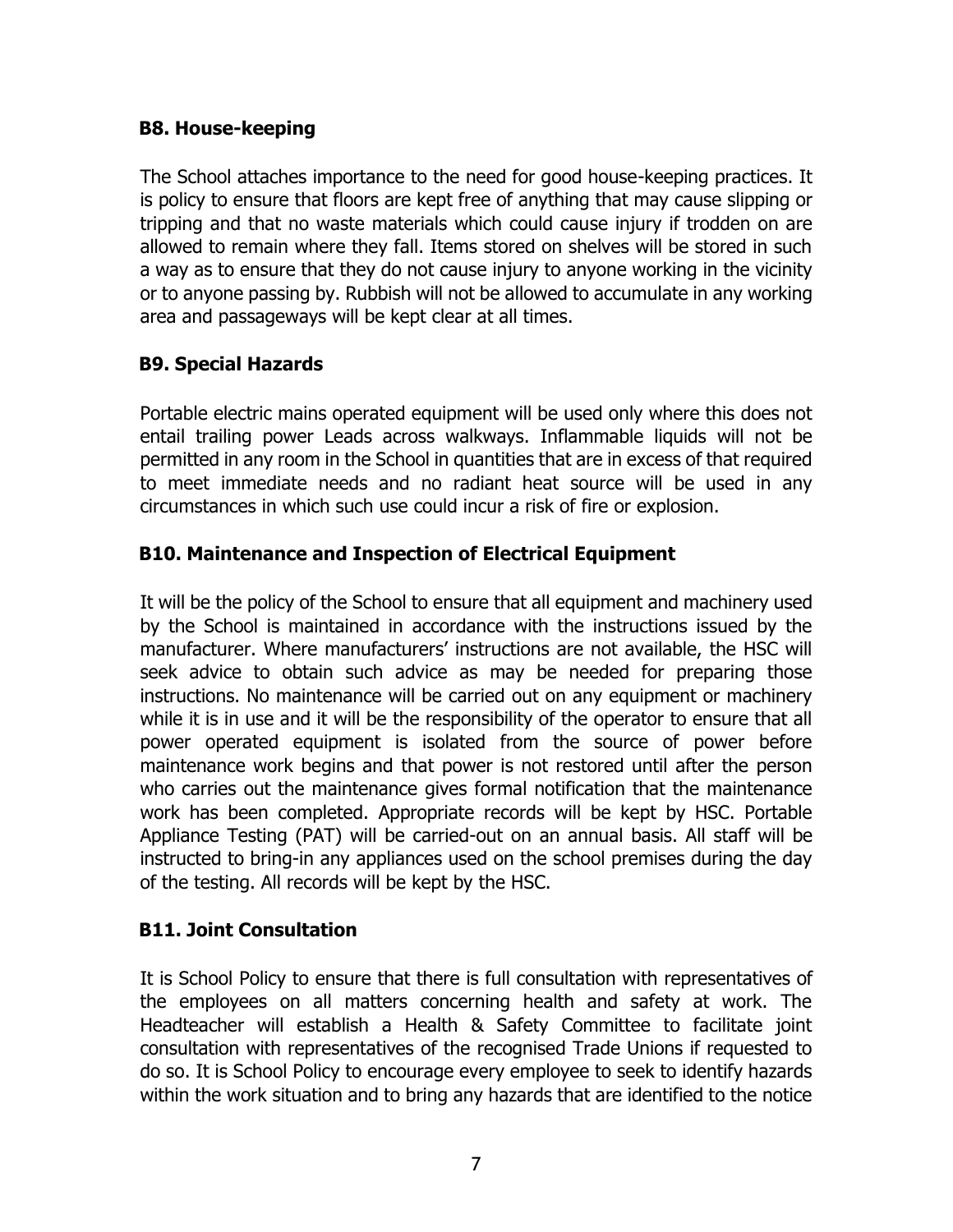of the Headteacher without delay. To achieve this, he/she should report the hazard to a member of the HSC or school office.

#### <span id="page-7-0"></span>**B12. Health and Safety Manager**

Members of the HSC will be the focal point for day to day references on safety, and give advice or indicate sources of advice. They will act as a source for the retention and dissemination of safety information. Members including the Headteacher are responsible for health and safety in organising safety lectures to students and staff. They will organise and assess the effectiveness of fire drills and liaise, in consultation with the Fire Authority, on all matters relating to fire precautions.

#### **B13. The following are expressly forbidden and are offences against the law:**

- a) any interference with the fire alarm installation or fire-fighting equipment.
- b) any alteration or interference with the electrical wiring of the School buildings without permission of the Headteacher, the School Health & Safety Manager or the Facilities Manager.

## <span id="page-7-1"></span>**C. Individual Responsibility**

#### **C1. The Headteacher is responsible for:**

- devising any amendments to the School Health & Safety Policy as may be necessary, and enforcing the requirements of this policy in consultation with the HSC.
- **EXED** allocating staff, funds and materials within the approved School budget or from central funds to meet the needs of the health and safety requirements of the School.
- Work closely with the HSC to review all procedure and practices of HSC and the dissemination of information to relevant stakeholders.

#### **C2. Major Risk Assessment Areas:**

- **EXEC MEMBERS WILL be designated, along with the areas they control for** health and safety purposes, by the Headteacher and names and areas will be attached to the Health and Safety Policy and displayed in relevant areas.
- **EXTES 15 FISC members will assist the Headteacher in establishing and maintaining** an effective policy for health and safety at work.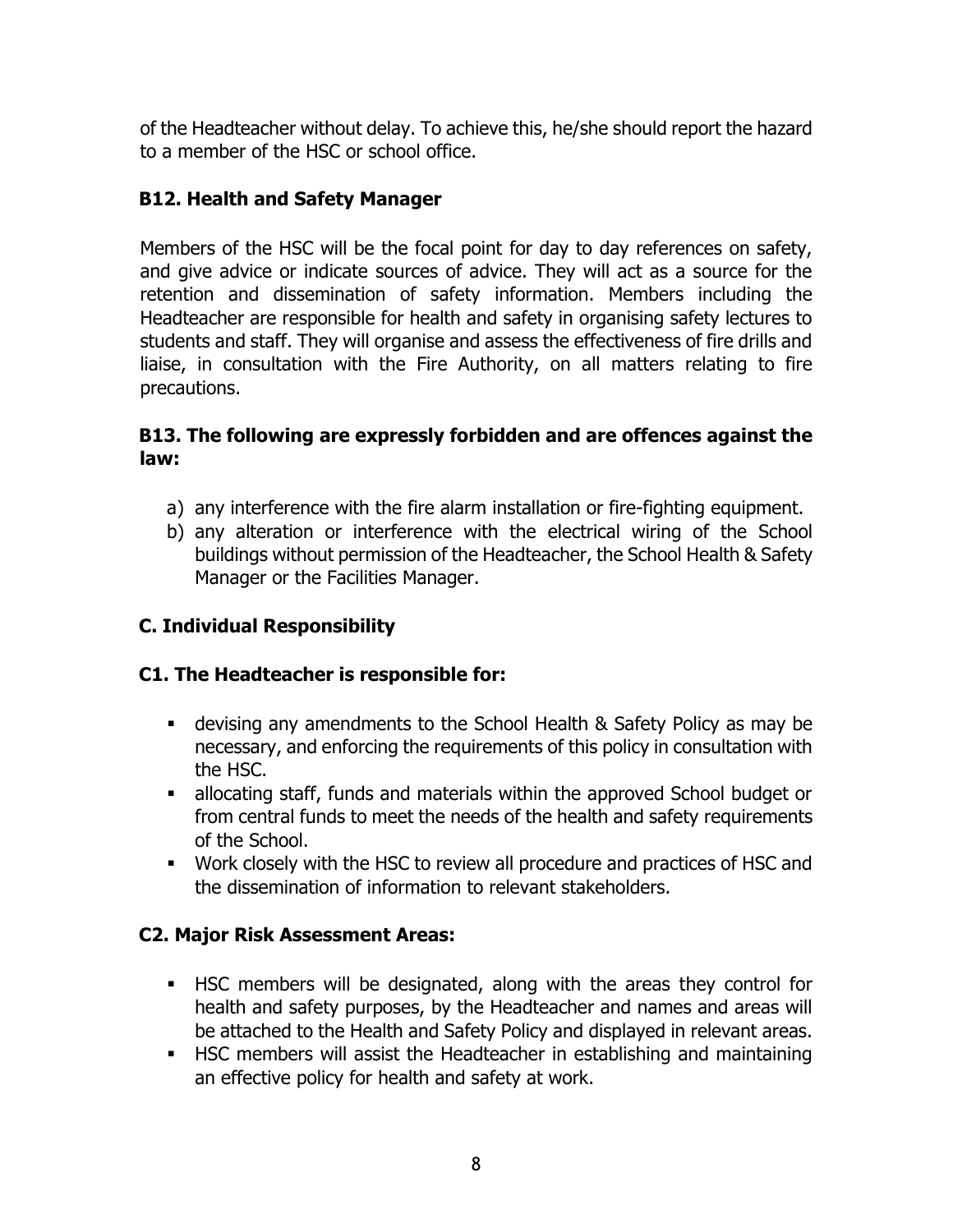**EXEC MEMBERS** will be responsible for the risk assessment of all activities, processes, substances and work places within the school.

#### **C3. HSC members will be responsible for Major Risk Assessment Areas:**

complying with all relevant legislation particularly that contained in "Management of Health and Safety at Work Regulations 1999".

- **EXEDEM** implementing the School's safety policies and procedures within their departments and work areas.
- **EXEDENT Alerting the Health & Safety Committee of any item of safety equipment** that may be required.
- assisting in the investigation of accidents.
- consulting regularly with the Health & Safety Manager, ensuring defects are rectified, and machinery and equipment adequately maintained.

## **C4. HSC members are responsible to support the Headteacher with:**

- monitoring School compliance with all relevant legislation particularly that contained in "Management of Health and Safety at Work Regulations 1999".
- monitoring the general safety program, the School health and safety performance and for preparing reports on the health and safety standards within the School.
- communicating between the Health & Safety Committee, the Heads of the Major Risk Assessment Areas and Head of Departments.
- **.** liaising with the local Health and Safety Executive Officers.
- **Exerch inspecting the School a minimum of once in three months and at more** regular intervals at his discretion where inspection reveals items requiring attention.
- organising the checking of fire drill procedures and keeping a record, checking all fire warning, firefighting and emergency lighting equipment.
- initiate first aid if appropriate.

## **C5. Teaching staff are responsible for:**

- ensuring that the work of the School is carried out in accordance with the School Health & Safety Policy and its Codes of Practice.
- the safety of students whilst they are in their charge, whether in or outside the School.
- ensuring that safety instructions and warnings are given.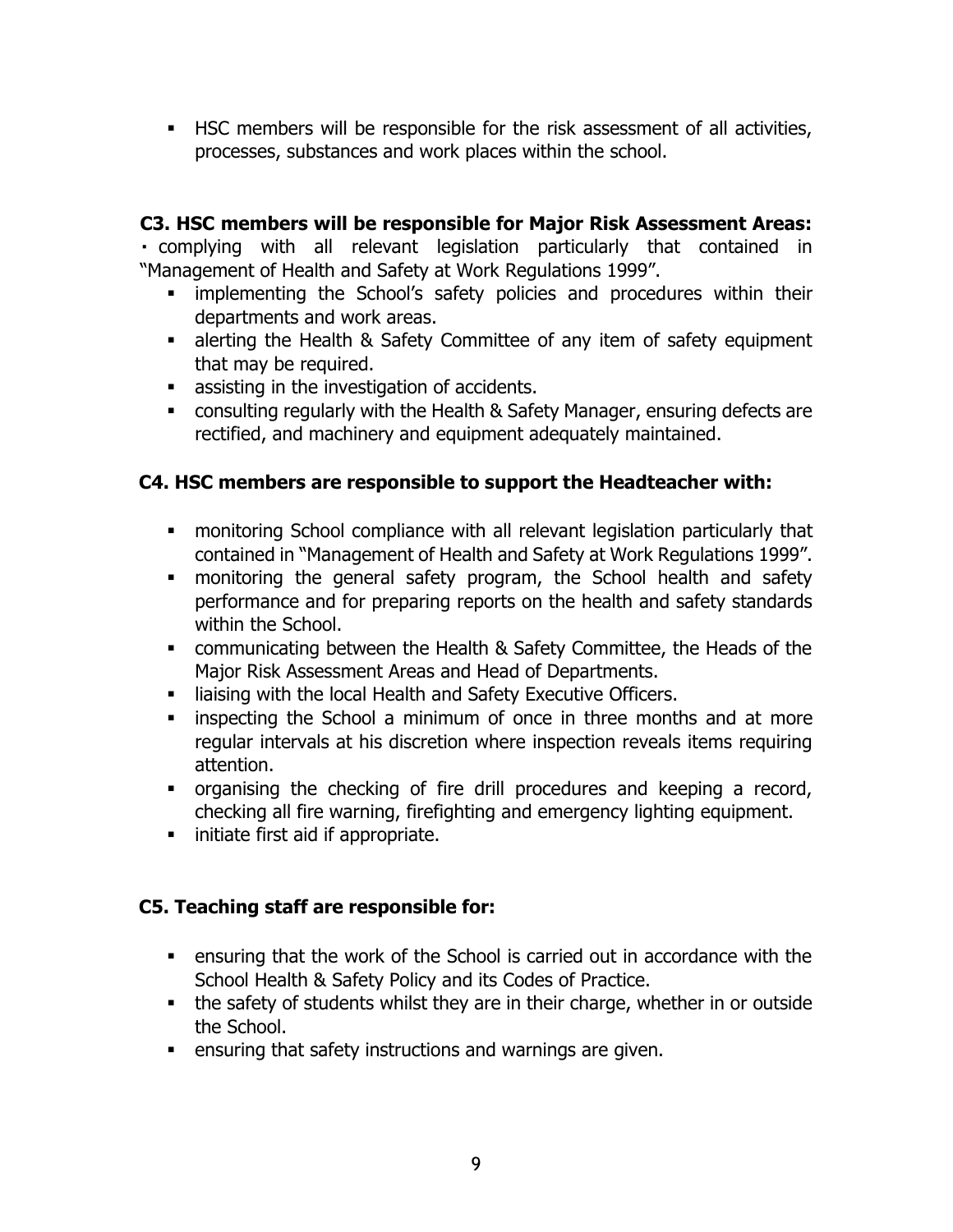- **•** personally following safe working procedures and observing general safety regulations.
- ensuring that the Management of Health and Safety at Work Regulations are adhered to.
- reporting accidents immediately using the School report form and completing the necessary and appropriate accident forms.
- ensuring that, in the event of a serious accident nothing is disturbed at the scene of the accident, except as might be necessary for the removal of a casualty.
- initiate first aid as appropriate.

#### **C6. Technicians, Ancillary, Administrative, Manual Staff and all other staff not specifically identified in this policy statement are responsible for:**

- ensuring that the work of the School is carried out in accordance with the School Health & Safety Policy and its Codes of Practice.
- **•** personally following safe working procedures and observing the School and other safety regulations.
- **EXEDENT** ensuring that they take the necessary safety precautions in the use of all equipment, premises and materials.
- recording accidents immediately in the School Accident Book and completing the necessary and appropriate accident forms.
- ensuring that in the event of a serious accident nothing is disturbed at the scene of the accident, except as might be necessary for the removal of a casualty.
- reporting defects to an immediate supervisor.

## <span id="page-9-0"></span>**C7. Particular Hazards**

- (a) Students will not be permitted to play in any area other than the designated halls.
- (b) (i) Chemicals will be stored in accordance with relevant legislation and risk assessment requirements.
	- (ii) Protective clothing will be similarly stored.
- (c) Bottled gas will be stored in accordance with relevant legislation and risk assessment requirements.
- (d) Petroleum spirit stored on the School premises will be kept in accordance with relevant legislation and risk assessment requirements.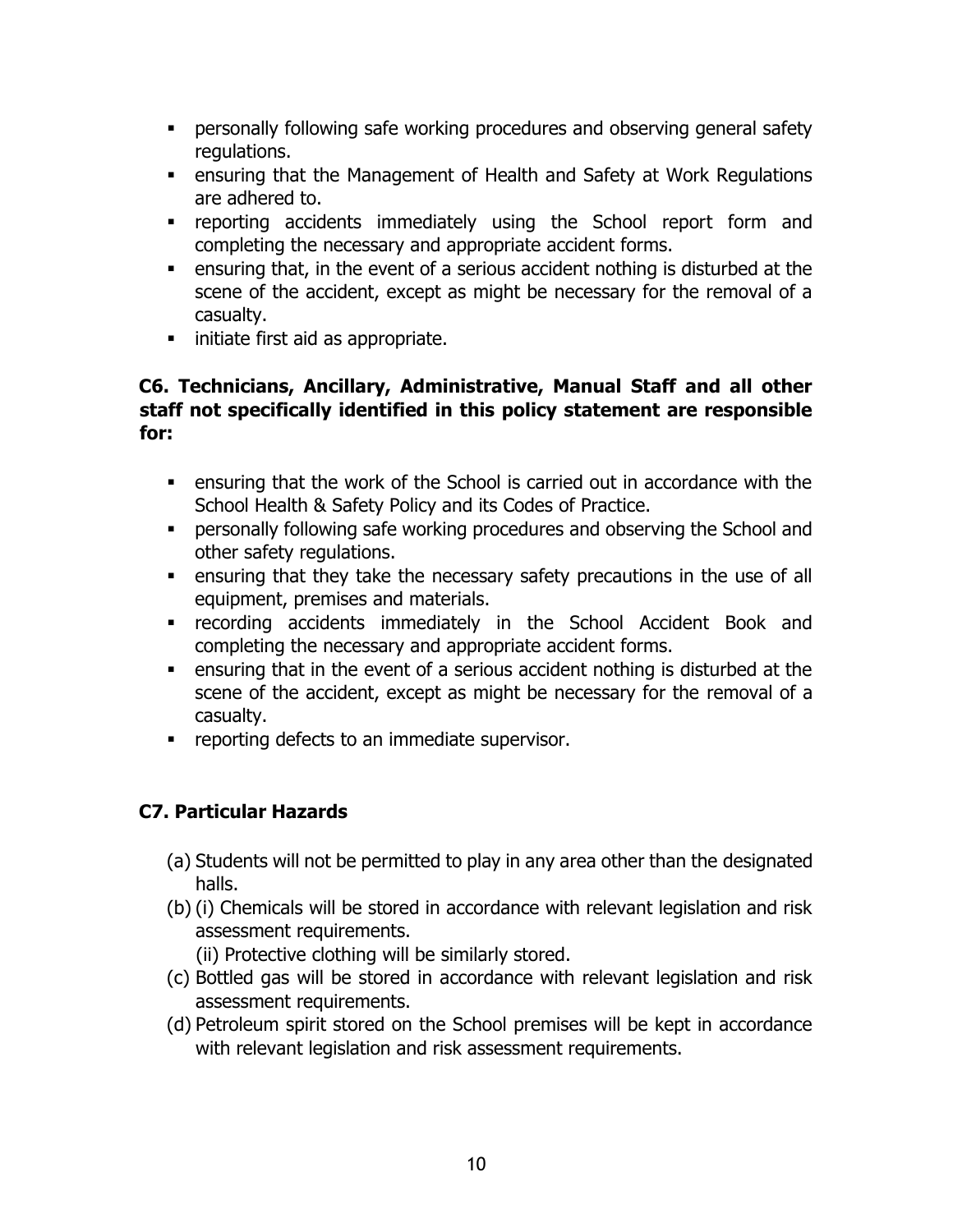- (e) Employees or other persons when riding as passengers on vehicles or trailers while at work or on demonstration visits must not be exposed to risk to their health or safety.
- (f) Areas where there is a risk of toxic gases present will have permanent signs displayed and stating that entry is prohibited.

#### <span id="page-10-0"></span>**D. Accidents to Students and Staff**

Refer to the First Aid Policy.

#### <span id="page-10-1"></span>**E. Health and Safety Training**

Steps will be taken to ensure staff and students are up to date regarding health and safety and risk assessment. Staff will be provided training during induction and then on an annual basis thereafter. Students will be provided with annual training during assembly time. Students and staff will be informed about any unexpected matters related to health and safety through appropriate communication methods.

#### <span id="page-10-2"></span>**F. Parental Consent to off-site activities**

Parents will be told in advance of each activity and given the opportunity to withdraw their child from any particular school trip or activity covered by the form.

#### <span id="page-10-3"></span>**F. Occupational health services and managing work related stress**

The school aims to ensure the physical and mental wellbeing of all employees in the workplace.

While working or before an employee returns to work after a period of absence, as and when required the following procedure will be followed and discussed with the employee to ensure their wellbeing is supported. This will be done by a member of the school senior team or line manager:

- carrying out risk assessments and assessments of the needs of the workplace;
- identifying workplace issues to minimise absence;
- implementing policies and ensuring health and safety compliance;
- providing advice and counselling to employees.